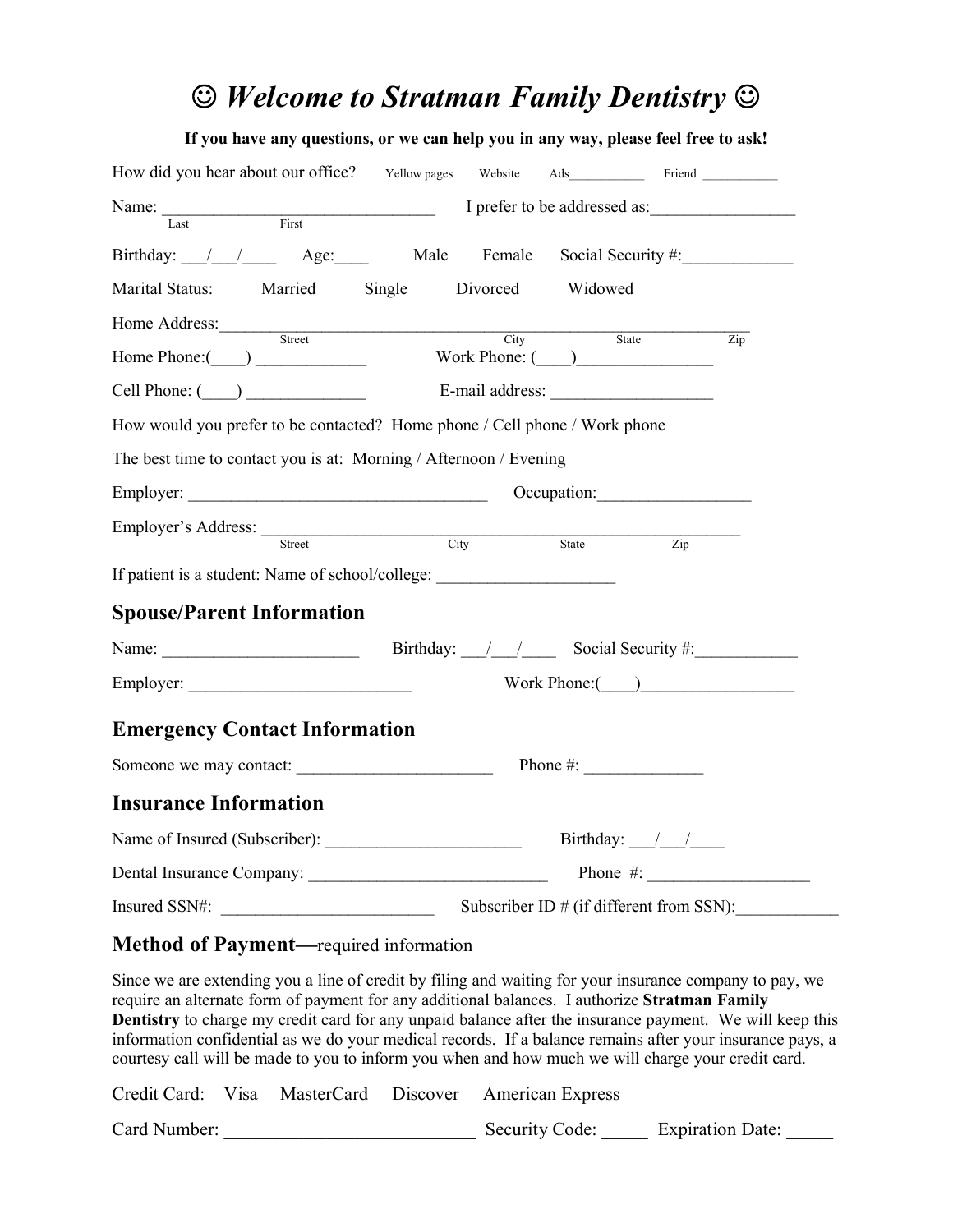### **Medical History**

|        |                  |                      | Your current physical health is: Good Fair Poor<br>Do you have a personal physician? Yes No Physician's Name:<br>Have you ever taken Phen-Fen, Redux or Pondimin? Yes<br>Do you take any Homeopathic remedies? Yes No If yes, what?<br>For women: Are you taking Birth Control Pills? Yes No |        |        |                  | N <sub>0</sub>                           |        |        | Do you have a personal physician? Yes No Physician's Name:<br>Are you currently under the care of a physician? Yes No If yes, please explain: ______________________________<br>Do you smoke or use tobacco in any form? Yes No How many times per day? |
|--------|------------------|----------------------|----------------------------------------------------------------------------------------------------------------------------------------------------------------------------------------------------------------------------------------------------------------------------------------------|--------|--------|------------------|------------------------------------------|--------|--------|---------------------------------------------------------------------------------------------------------------------------------------------------------------------------------------------------------------------------------------------------------|
|        |                  |                      | Are you pregnant? Yes No If yes, how many weeks?                                                                                                                                                                                                                                             |        |        |                  |                                          |        |        |                                                                                                                                                                                                                                                         |
|        |                  |                      |                                                                                                                                                                                                                                                                                              |        |        |                  |                                          |        |        |                                                                                                                                                                                                                                                         |
|        |                  |                      |                                                                                                                                                                                                                                                                                              |        |        |                  |                                          |        |        | Please list any past surgeries:<br>Please list any prescription or over the counter medications you are taking:                                                                                                                                         |
|        |                  |                      |                                                                                                                                                                                                                                                                                              |        |        |                  |                                          |        |        |                                                                                                                                                                                                                                                         |
|        |                  |                      | Have you ever been instructed to take antibiotics prior to dental visits?                                                                                                                                                                                                                    |        |        |                  |                                          | Yes    |        | N <sub>0</sub>                                                                                                                                                                                                                                          |
|        |                  |                      | Do you have, or have you had, any of the following? (Please check every item)                                                                                                                                                                                                                |        |        |                  |                                          |        |        |                                                                                                                                                                                                                                                         |
|        | Yes No           | Aids/HIV             |                                                                                                                                                                                                                                                                                              | Yes No |        |                  | <b>Emphysema</b>                         | Yes No |        | <b>Lung Disease</b>                                                                                                                                                                                                                                     |
|        | Yes No           | Alzheimer's          |                                                                                                                                                                                                                                                                                              | Yes No |        |                  | Epilepsy<br>Ever Hospitalized            | Yes No |        | <b>Mitral Valve Prolapse</b>                                                                                                                                                                                                                            |
|        | Yes No           | Anaphylaxis          |                                                                                                                                                                                                                                                                                              |        | Yes No |                  |                                          | Yes No |        | <b>Pace Maker</b>                                                                                                                                                                                                                                       |
|        | Yes No           | Anemia               |                                                                                                                                                                                                                                                                                              | Yes No |        |                  | Fainting Spells<br>Glaucoma<br>Hay Fever | Yes No |        | <b>Persistent Cough</b>                                                                                                                                                                                                                                 |
|        | Yes No           | Angina               |                                                                                                                                                                                                                                                                                              | Yes No |        |                  |                                          | Yes No |        | <b>Postural Hypotension</b>                                                                                                                                                                                                                             |
|        | Yes No           | <b>Arthritis</b>     |                                                                                                                                                                                                                                                                                              |        | Yes No | <b>Hay Fever</b> |                                          | Yes No |        | <b>Psychiatric Problems</b>                                                                                                                                                                                                                             |
|        | Yes No           |                      | <b>Artificial Heart Valve</b>                                                                                                                                                                                                                                                                | Yes No |        |                  | <b>Headaches</b>                         | Yes No |        | <b>Radiation Treatment</b>                                                                                                                                                                                                                              |
|        | Yes No           |                      | <b>Artificial Joint</b>                                                                                                                                                                                                                                                                      | Yes No |        |                  | Heart Attack                             | Yes No |        | <b>Rheumatic Fever</b>                                                                                                                                                                                                                                  |
|        | Yes No           | <b>Asthma</b>        |                                                                                                                                                                                                                                                                                              | Yes No |        |                  | <b>Heart Murmur</b>                      | Yes No |        | <b>Scarlet Fever</b>                                                                                                                                                                                                                                    |
|        | Yes No           |                      | <b>Blood Transfusion</b>                                                                                                                                                                                                                                                                     | Yes No |        |                  | Heart Surgery<br>Hemophilia              | Yes No |        | <b>Shingles</b>                                                                                                                                                                                                                                         |
|        | Yes No           | Cancer               |                                                                                                                                                                                                                                                                                              | Yes No |        |                  |                                          | Yes No |        | <b>Sickle Cell Disease</b>                                                                                                                                                                                                                              |
|        | Yes No           |                      | Chemotherapy                                                                                                                                                                                                                                                                                 | Yes No |        | <b>Hepatitis</b> |                                          | Yes No |        | <b>Sinus Problems</b>                                                                                                                                                                                                                                   |
|        | Yes No           | <b>Chicken Pox</b>   |                                                                                                                                                                                                                                                                                              | Yes No |        | <b>Herpes</b>    |                                          | Yes No |        | <b>Steroid Therapy</b>                                                                                                                                                                                                                                  |
|        | Yes No           | <b>Chest Pains</b>   |                                                                                                                                                                                                                                                                                              | Yes No |        |                  | <b>High Blood Pressure</b>               | Yes No |        | <b>Stroke</b>                                                                                                                                                                                                                                           |
|        | Yes No           | <b>Cold Sores</b>    |                                                                                                                                                                                                                                                                                              | Yes No |        |                  | <b>Kidney Problems</b>                   | Yes No |        | <b>Thyroid Disease</b>                                                                                                                                                                                                                                  |
|        | Yes No           |                      | <b>Congenital Heart Defect</b>                                                                                                                                                                                                                                                               |        | Yes No | Leukemia         |                                          | Yes No |        | <b>Tuberculosis</b>                                                                                                                                                                                                                                     |
|        | Yes No           | Cortisone            |                                                                                                                                                                                                                                                                                              |        | Yes No |                  | <b>Liver Disease</b>                     | Yes No |        | <b>Ulcers</b>                                                                                                                                                                                                                                           |
|        | Yes No           | <b>Diabetes</b>      |                                                                                                                                                                                                                                                                                              |        | Yes No |                  | <b>Low Blood Pressure</b>                | Yes No |        | <b>Venereal Disease</b>                                                                                                                                                                                                                                 |
|        | Yes No           | <b>Drug Abuse</b>    |                                                                                                                                                                                                                                                                                              |        | Yes No | Lupus            |                                          | Yes No |        | Other________                                                                                                                                                                                                                                           |
|        | <b>Comments:</b> |                      |                                                                                                                                                                                                                                                                                              |        |        |                  |                                          |        |        |                                                                                                                                                                                                                                                         |
|        |                  |                      | Are you allergic to any of the following?                                                                                                                                                                                                                                                    |        |        |                  |                                          |        |        |                                                                                                                                                                                                                                                         |
| $\Box$ |                  | Aspirin              | $\Box$ Erythromycin $\Box$ Latex                                                                                                                                                                                                                                                             |        |        |                  | $\Box$ Sedatives                         |        | $\Box$ | Tetracycline                                                                                                                                                                                                                                            |
| $\Box$ |                  | Codeine<br>$\Box$    | Jewelry/Metals <b>Q</b> Penicillin <b>Q</b> Sulfa Drugs                                                                                                                                                                                                                                      |        |        |                  |                                          |        | $\Box$ | Other                                                                                                                                                                                                                                                   |
|        |                  |                      |                                                                                                                                                                                                                                                                                              |        |        |                  |                                          |        |        |                                                                                                                                                                                                                                                         |
|        |                  | <b>Authorization</b> |                                                                                                                                                                                                                                                                                              |        |        |                  |                                          |        |        |                                                                                                                                                                                                                                                         |

I affirm that the information I have given is correct to the best of my knowledge, and that it is my responsibility to inform this office of any changes in my medical status. I authorize the dental staff to perform the necessary services I may need. I assign the Doctor all insurance benefits. I understand that I am responsible for payment at the time of services, any deductible, and co-payment that my insurance does not cover. I authorize Stratman Family Dentistry to charge my credit card for any unpaid balance after the insurance payment.

| Patient (parent/guardian): | Date: |
|----------------------------|-------|
| Dentist signature:         | Date: |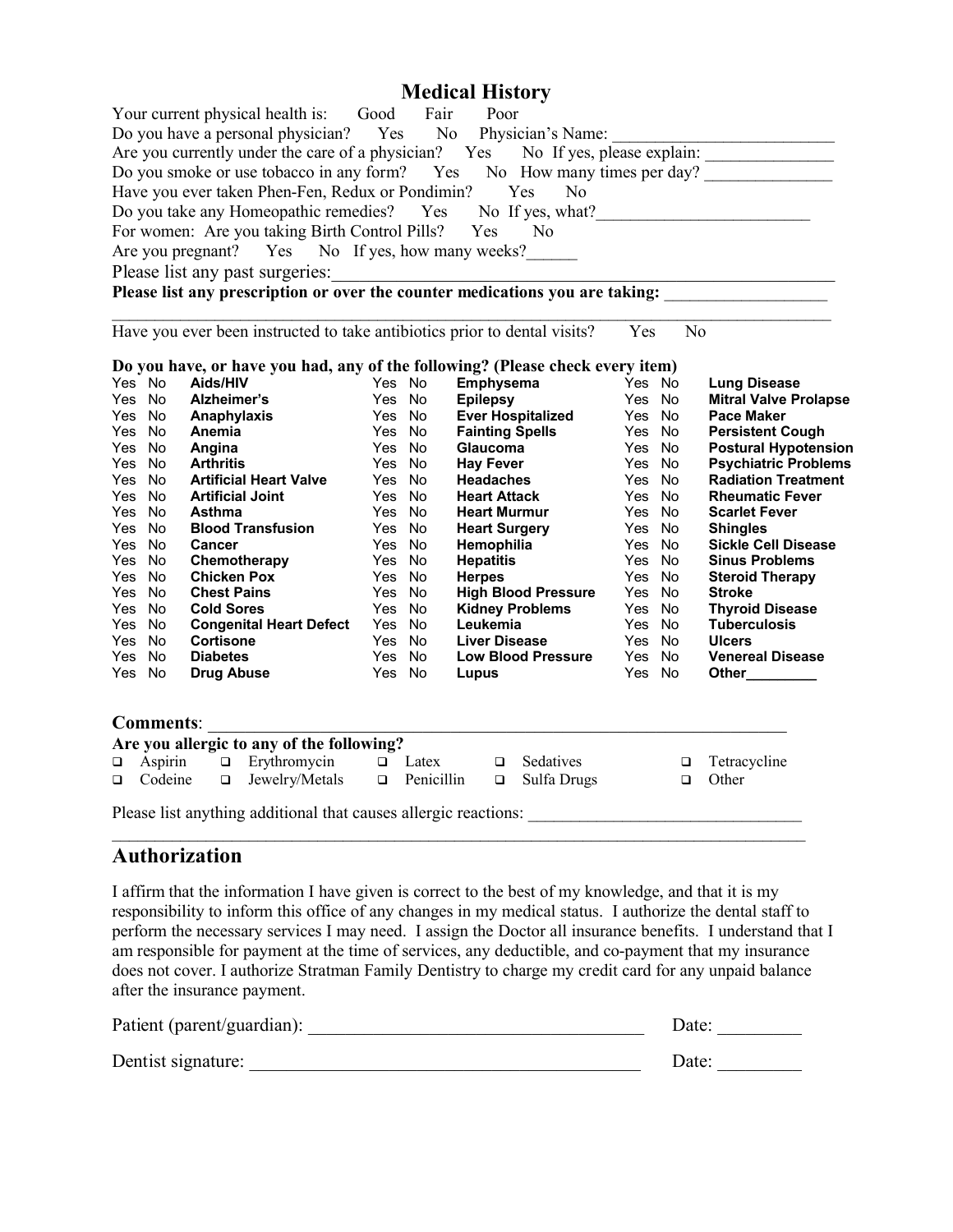### **Appointment Policy**

At Stratman Family Dentistry we feel your time is as valuable to you as it is to us. We reserve time to focus on you and your dental health. We do not "overbook" and your appointment time is reserved exclusively for you. If you are unable to keep an appointment or find yourself running late, please notify us as soon as possible. This courtesy will allow us to be timely for other patients. We confirm your appointment two days prior to your appointment, and will leave a message if there is an answering machine or if someone else answers the phone. We will also attempt to send you an email a week in advance if you provide us with an email address. Therefore, **if you miss or cancel your appointment within 24 hours we reserve the right to charge you up to \$50 per hour missed or may require a deposit to make any future appointments.** After excessive missed or cancelled appointments, you may be dismissed from our practice.

### **Financial Policy**

Payment for services is expected at the time service is provided. If treatment requires multiple appointments, payment may be divided over the number of appointments. We accept cash, checks and most major credit cards. We also offer CARE CREDIT, a healthcare finance plan that allows you to have interest free payments for up to 18 months if you qualify. For charges of \$500 or greater, a 5% courtesy will be extended for full cash or check payment at time of service. If you have any questions, please feel free to ask.

I understand and agree that all services rendered to me, my dependents, or others assigned by me to my account are charged directly to me. I further understand I am personally responsible for payment. If I suspend or terminate care and treatment, any fees for services rendered will be immediately due and payable. Should the fees for the professional services not be paid, then you will be responsible for all fees we incur to collect. Finance charges can be applied to all past due amounts at the rate of 1.5% per month (18% annual rate). If the account is in default and turned over for collection, a collection fee will be added. If a check is returned for any reason there will be a \$25 returned check fee added to your account balance, and checks will no longer be accepted for payment on your account.

**If you have dental insurance…**as a courtesy, we will file your primary (not secondary) claim for you. We may accept direct payment from most insurance companies. We will estimate your deductible and the portion not covered by your insurance, which is due at the time of treatment. Our estimates may be different than your insurance company's calculations; therefore, the amount due our office may be adjusted accordingly. All services rendered are charged directly to the patient, and **the patient is ultimately responsible for the account regardless of insurance coverage. Any insurance claims denied or remaining unpaid after 60 days will automatically become the responsibility of the patient.**

I agree to adhere to all Financial Policies and Appointment Policies.

Signature and Date Print Name

 $\mathcal{L}_\text{max}$  , and the contribution of the contribution of the contribution of the contribution of the contribution of the contribution of the contribution of the contribution of the contribution of the contribution of t